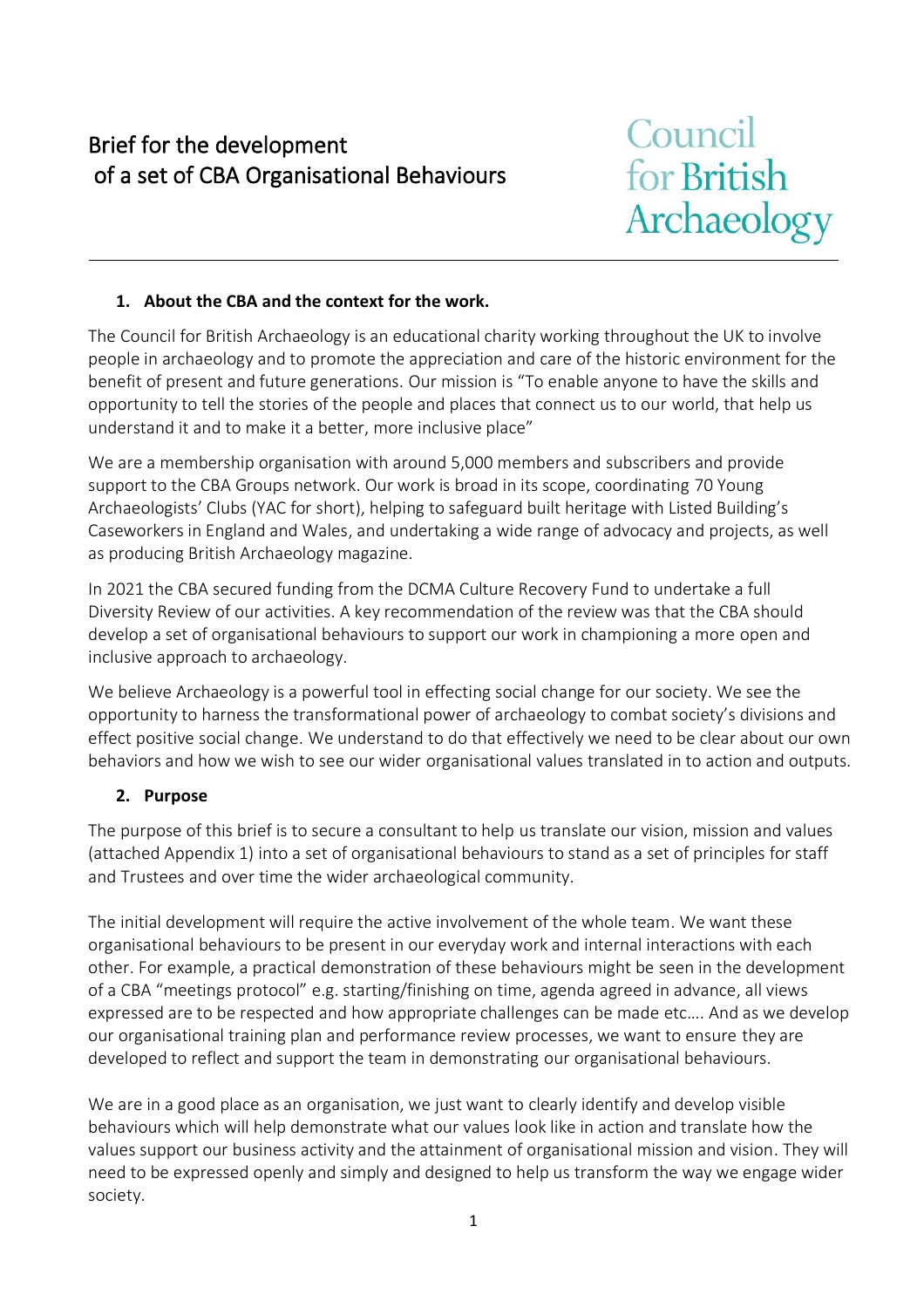Over time we would like them to be seen by our external partners and stakeholders as an active statement of our approach and aspirations.

## 3. Our challenge

Our biggest challenge is our ability to communicate our vison, mission and core values clearly, consistently, and in a manner that ensures inclusion and equity are a natural element of this.

With support from the DCMS Culture Recovery Fund we commissioned an extensive Diversity Review, and the work produced two key outputs:

- Diversity Review Summary report (insert SharePoint link)
	- o Provides a short and easy to navigate break-down of the risks of inaction and recommendations made in relation to CMP's work for this Diversity Review.
- Handbook for Change (insert SharePoint link)
	- o Provides the legal, regulatory, and social context for this work, as well as providing narrative and case studies exploring the complexities and nuances of the action outlined in the Summary Report.

(These are commercial sensitive documents – not to be used outside the scope of this tender)

A key recommendation in the Summary Report we want to address in this commission is:

| Recommendation                                     | Actions |                                                                                                                                                                                   |
|----------------------------------------------------|---------|-----------------------------------------------------------------------------------------------------------------------------------------------------------------------------------|
| The CBA draw up a<br>framework of                  | 1.      | Internally collaborate to develop behaviours which demonstrate<br>the CBA's values via the proposed Organisational Review                                                         |
| organisational behaviours<br>which demonstrate the |         | 2. Work alongside Evaluation Consultant to connect behaviours to<br>new staff management systems.                                                                                 |
| charity's values                                   |         | 3. Embed the behaviours in line management and 121s                                                                                                                               |
|                                                    | 4.      | Develop a method of colleague-led celebration of these<br>behaviours. For example, an online form where colleagues can<br>mark where each other have gone above and beyond in the |

delivery of these behaviours.

## **4.** Scope of the work

The successful consultant will be required:

- To work in partnership with CBA staff to understand the context in which we operate and the multiple audiences we engage with (or more accurately would LIKE to engage with).
- To lead and work collaboratively with CBA staff to develop the behaviours for use internally to underpin the delivery of our work and aspirations.
- To work with our Board of Trustees to ensure the behaviours works across all aspects of our governance structure.
- Set out how the CBA behaviours might be shared externally with our partners stakeholders, group and members
- Provide a report on the final outcomes with recommendations for any future work and an executive summary.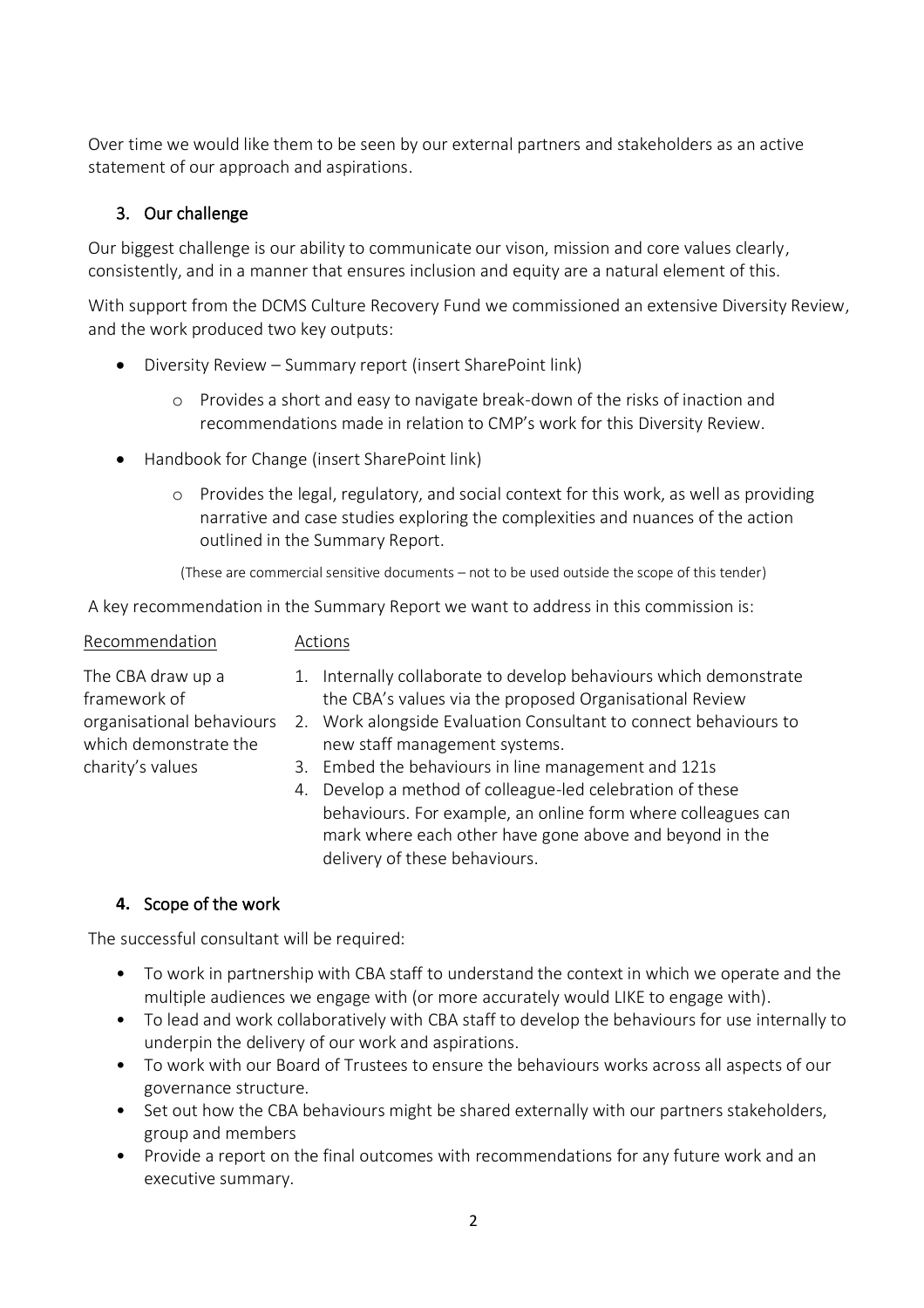- Deliver two workshops presenting the report, final outcomes and recommendations:
	- o In person CBA staff session at the CBA offices in York (20<sup>th</sup> or 21<sup>st</sup> September).
	- o In person session to the CBA Board of Trustees in York (12<sup>th</sup> or 13<sup>th</sup> October).

## 5. Staff and Trustee Engagement

The CBA is a hybrid working environment with staff and trustees being geographically dispersed. We anticipate that consultants will want to engage with CBA Staff and Trustees in the delivery of this work (with the exception of presentation of the final report as outlined above). Contact details for all staff and trustees will of course be available, however should consultants wish to engage directly then to facilitate this the below opportunities are available:

- CBA Trustee meeting 7 July Zoom.
- CBA Office Days with all staff present in the York office:
	- o Tuesday 21st June
	- o Wednesday 22<sup>nd</sup> June
	- o Tuesday 12<sup>th</sup> July
	- o Wednesday 13<sup>th</sup> July
	- o Tuesday 20<sup>th</sup> September
	- o Wednesday 21<sup>st</sup> September
	- o Tuesday 18<sup>th</sup> October
	- o Wednesday 19th October

N.B. CBA staff will be unavailable  $14<sup>th</sup>$  July –  $1<sup>st</sup>$  August due to the delivery of a major project.

## 6. Skills and experience required

Consultants must have experience of working with organisations in translating vision, mission and values into a set of embedded and sustainable organisational behaviours.

Knowledge and experience of the charity/voluntary sector is essential. Knowledge and experience of working with membership organisations is desirable.

## 7. Budget

A fee of £5000 is available, inclusive of VAT and all other expenses.

The CBA can, subject to availability, provide free meeting space at our main office in York.

## 8. Timetable

This is subject to review. Our expectations currently are:

- Project tender deadline 9 am 13<sup>th</sup> June 2022
- Project initiation meeting w/c 20<sup>th</sup> June 2022
- Project End: October 2022.

## 9. How to apply

Please send an application of no more than 3 pages highlighting your proposed approach, your relevant experience and how your insight could support our organisation.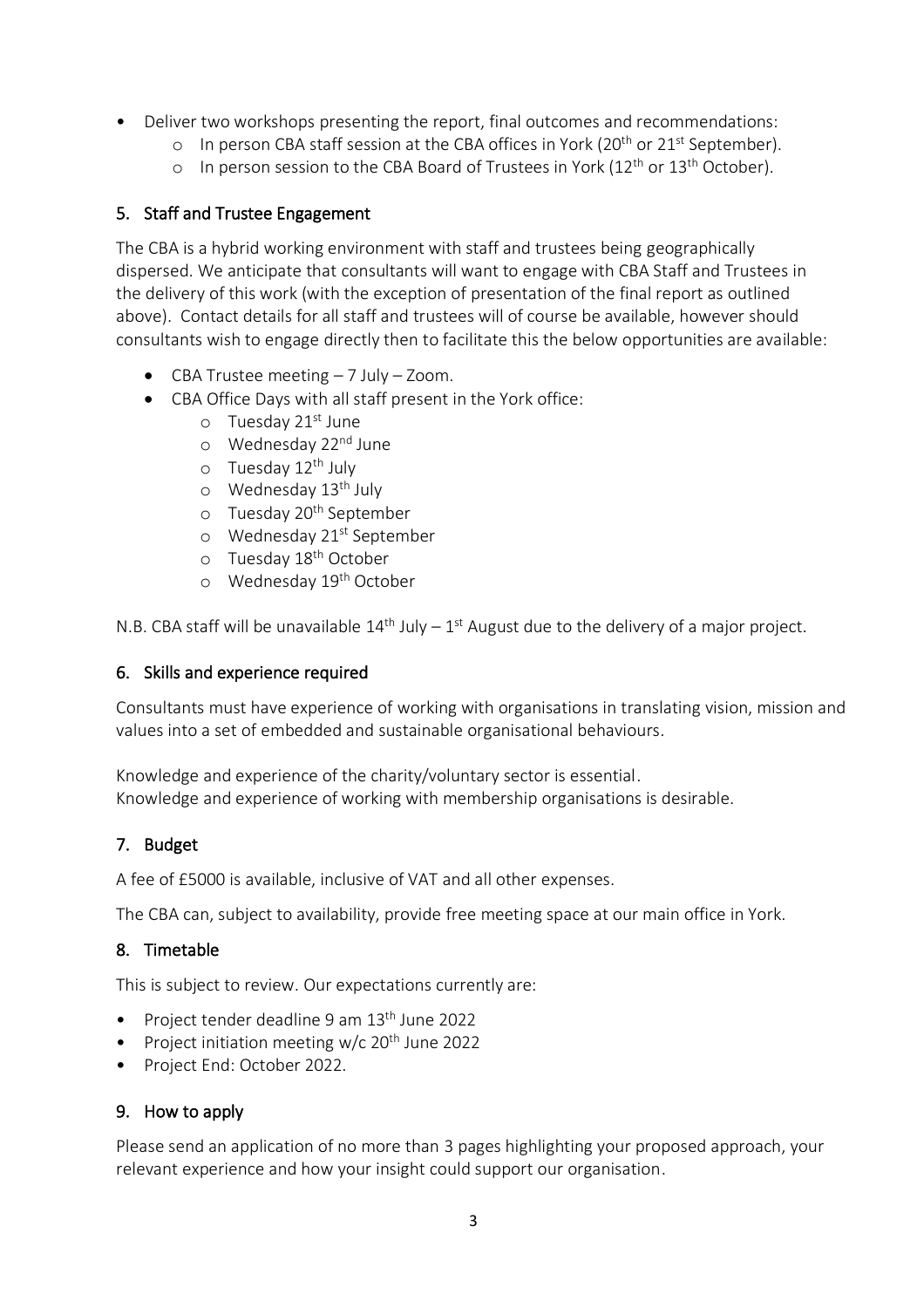This should be accompanied by a CV or other summary of your expertise/experience of no more than 4 pages.

Your submission should also include 2 relevant referees – contact will only be made with permission.

Applications and any questions should be sent to:

Neil Redfern - CAB Executive Director

[neilredfern@archaeologyuk.org](mailto:neilredfern@archaeologyuk.org)

Deadline for the return of submissions - 9 am 6<sup>th</sup> June 2022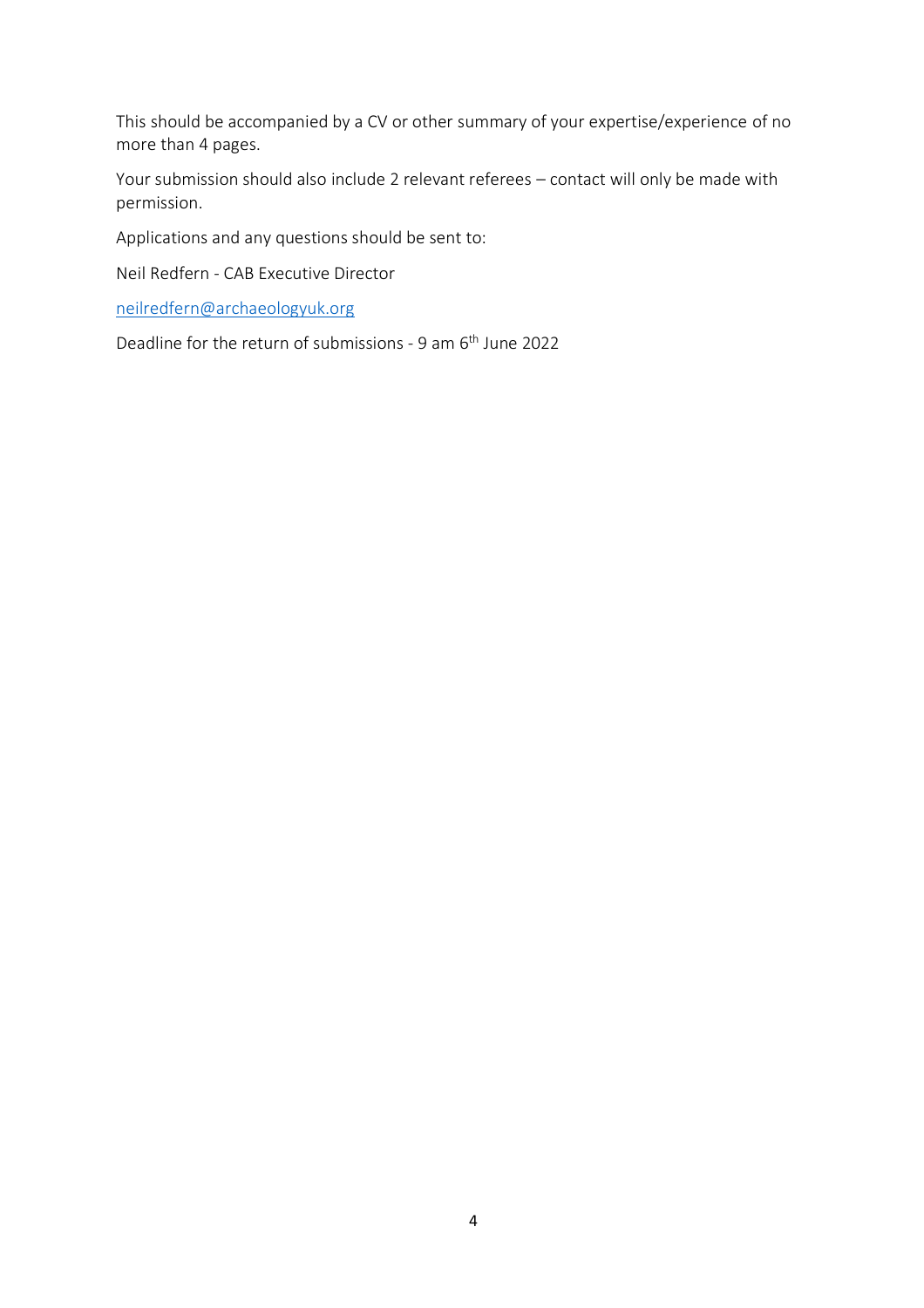## Appendix 1

#### **The CBA's vision:**

"To enable anyone to have the skills and opportunity to tell the stories of the people and places that connect us to our world, that help us understand it and to make it a better, more inclusive place"

#### **Mission:**

By inspiring people to explore places and engage with their environment through archaeology, we will help them **make new connections** with each other and the places in which they live, work, learn and grow.

We will help people explore and create **heritage that matters to them**, **championing fresh perspectives** in how we recognise and value things and places – everywhere.

We will grow the public value of archaeology by connecting commercial, academic and community groups to demonstrate the **social impact** of archaeology.

#### **Values**

The Council for British Archaeology and all who work on our behalf including our groups, affiliates and partners aspire to be:



#### **Our values**

In our approach to championing archaeology, widening public participation and making it more relevant and accessible to a wide range of people, the CBA aspires to be:

#### **Inclusive and participatory**